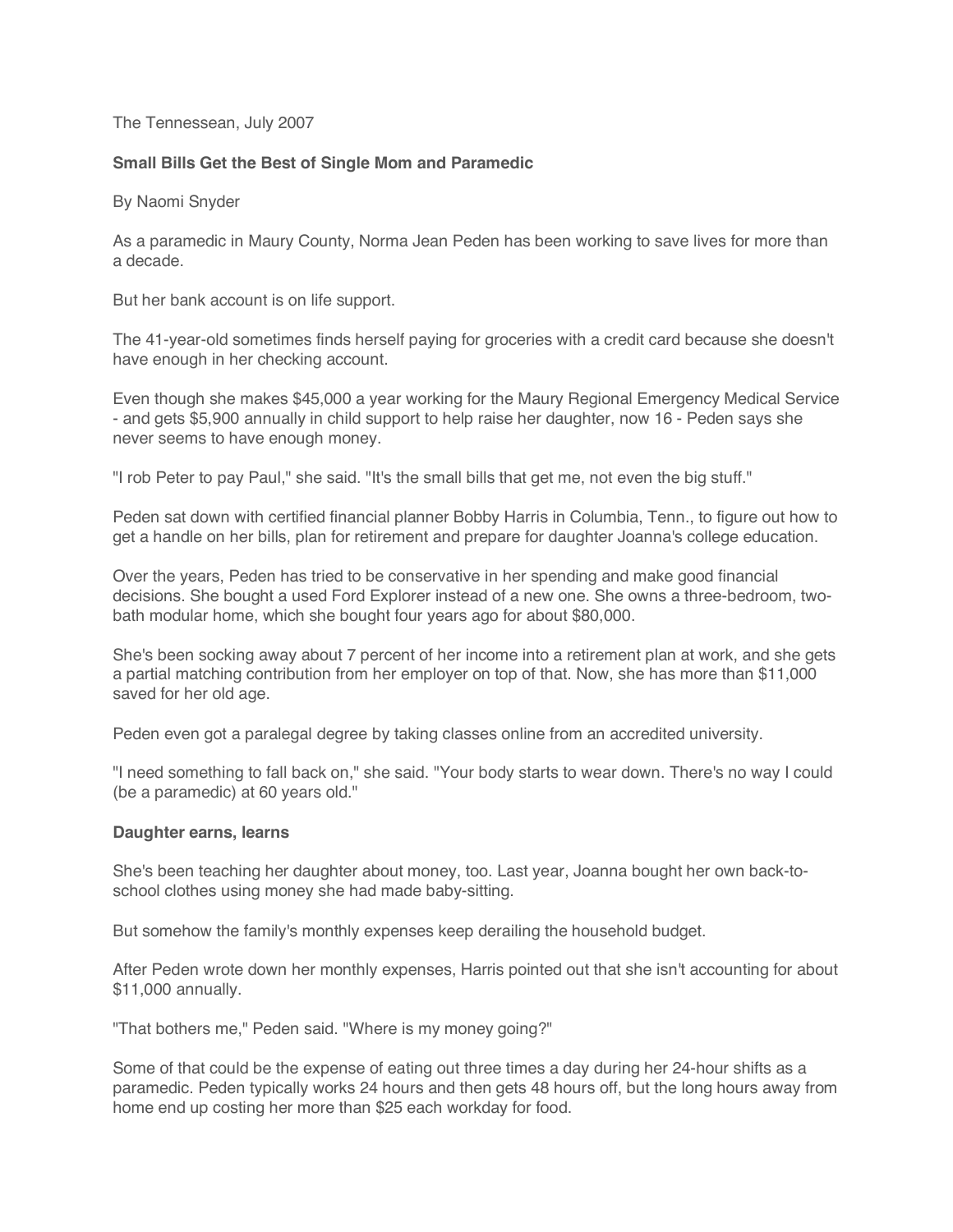Peden, a smoker, also estimates she spends nearly \$3,000 a year on cigarettes, buying two packs a day to satisfy that habit.

## **Review 3 months of bills**

Harris suggested reviewing three months' worth of bank account statements and detailing each expense by category - food, entertainment, etc. Divide each expense category by three and you'll get a more accurate description of your monthly spending, he said.

"You've got to figure out what you're spending and then you can go forward," Harris said. "It will be an eye opener."

Peden also has had too much income tax withholding taken out of her paycheck each month, the financial planner said. She received a \$3,700 tax refund this year from the Internal Revenue Service - Peden called it a second Christmas - but Harris said it really amounted to poor planning.

Harris advised her to go to the human resources department at work and adjust her withholding to reflect two exemptions - herself and her daughter. That way, less money will be taken out of her paychecks, and she'll have more money to work with each month.

"You don't need to treat the IRS as a savings bureau," Harris said. "That's \$3,700 per year that could keep you from adding debt for things like groceries."

Once she gets a handle on spending, Peden will be able to start paying down her consumer debt, nearly \$13,000 at last count. Most recently, Peden bought a riding lawn mower on credit to trim her yard's seven acres. The price tag was about \$2,000.

"I couldn't get my grass cut," she said, pointing out that her old mower had broken down. "I was afraid I'd have snakes running around my house."

Harris advised her to pay off her smaller debts first to get income and debts in better balance.

"This is almost criminal," he said. "You're paying 25 percent interest" on one credit card.

On a \$114 bill for another credit card, \$78 went to pay late fees and \$26 to pay finance charges.

#### **Focus on retirement**

As for her retirement, Peden is making progress. Harris advised her to ramp up her contributions to her work's retirement account to 15 percent of her income, the maximum allowed.

If she retires at age 66, she'll receive an estimated \$1,600 a month from Social Security and should augment that with her own savings to achieve an income of about \$25,000 a year in today's dollars.

Paying for her daughter's college education may be an elusive goal, though. With Joanna reaching college age in just two years, Peden probably won't be able to come up with the money to fund a four-year education at Joanna's current choice, the University of North Alabama, Harris said.

At the rate of tuition inflation, that could end up costing \$50,947, including room and board, over four years of school.